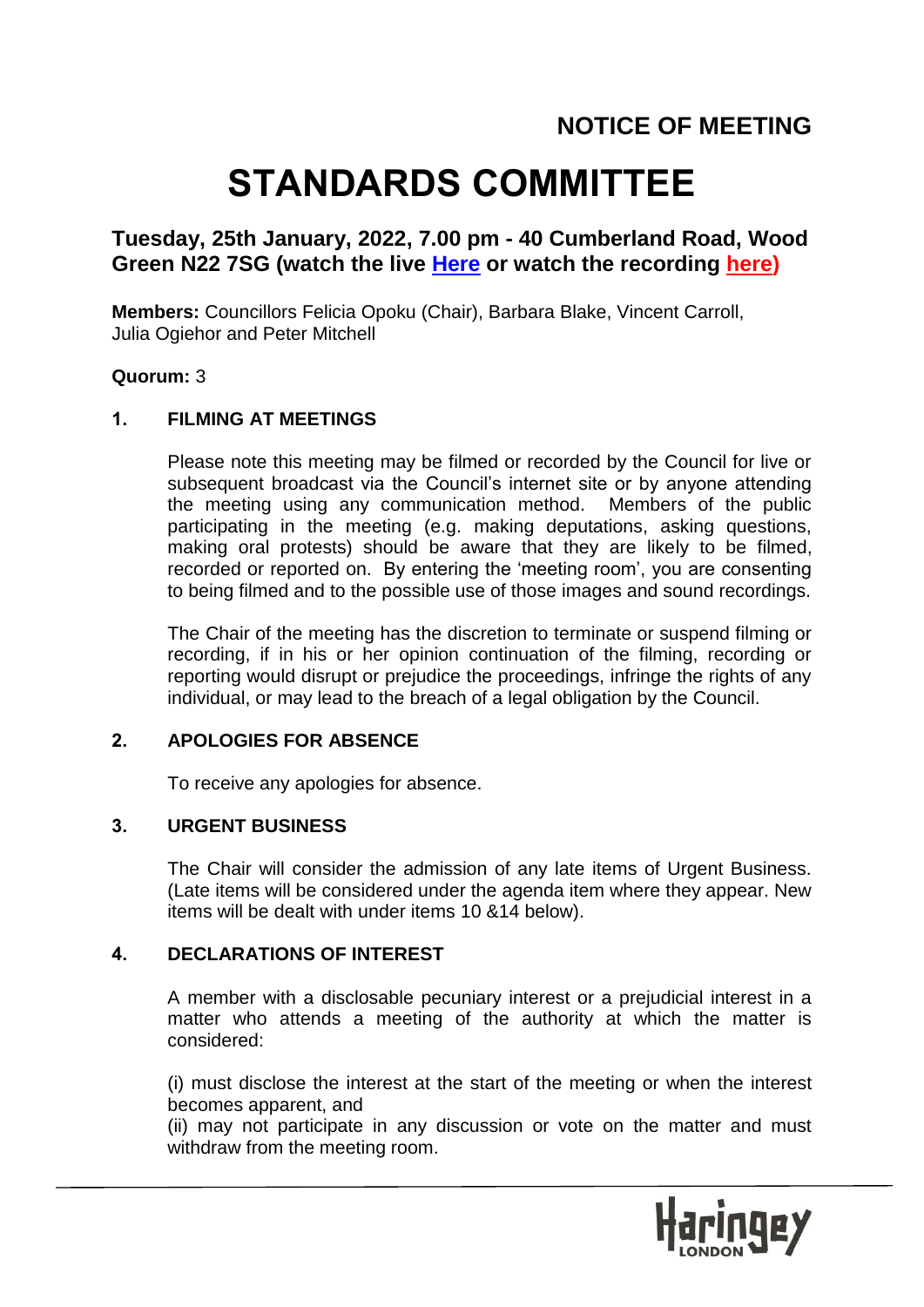A member who discloses at a meeting a disclosable pecuniary interest which is not registered in the Register of Members' Interests or the subject of a pending notification must notify the Monitoring Officer of the interest within 28 days of the disclosure.

Disclosable pecuniary interests, personal interests and prejudicial interests are defined at Paragraphs 5-7 and Appendix A of the Members' Code of Conduct.

# **5. MINUTES (PAGES 1 - 4)**

To confirm and sign the minutes of the Standards Committee meeting held on 5 October 2021.

# **6. ANTI-FRAUD AND CORRUPTION STRATEGY (INCLUDING BRIBERY) (PAGES 5 - 30)**

**7. MEMBERS ALLOWANCE SCHEME 2022/23 (PAGES 31 - 60)**

# **8. RECENT DEVELOPMENTS ON ETHICAL STANDARDS.**

Report to follow.

## **9. COMMITTEE WORK PROGRAMME (PAGES 61 - 62)**

This paper seeks to identify topics that will come to the attention of the Standards Committee and seeks members' input.

# **10. NEW ITEMS OF URGENT BUSINESS**

As per item 3

## **11. DATES OF FUTURE MEETINGS**

To note the dates of future meetings:

28th February 2022

# **12. EXCLUSION OF THE PRESS AND PUBLIC**

Items 12-13are likely to be subject to a motion to exclude the press and public from the meeting as they contain exempt information as defined in Section 100a of the Local Government Act 1972 (as amended by Section 12A of the Local Government Act 1985); paras 1 & 2; namely, information relating to any individual and information likely to reveal the identity of an individual.

## **13. APPOINTMENT OF INDEPENDENT PERSON - STANDARDS COMMITTEE FROM 30 JUNE 2022 - 29 JUNE 2023 (PAGES 63 - 66)**

## **14. NEW ITEMS OF EXEMPT URGENT BUSINESS**